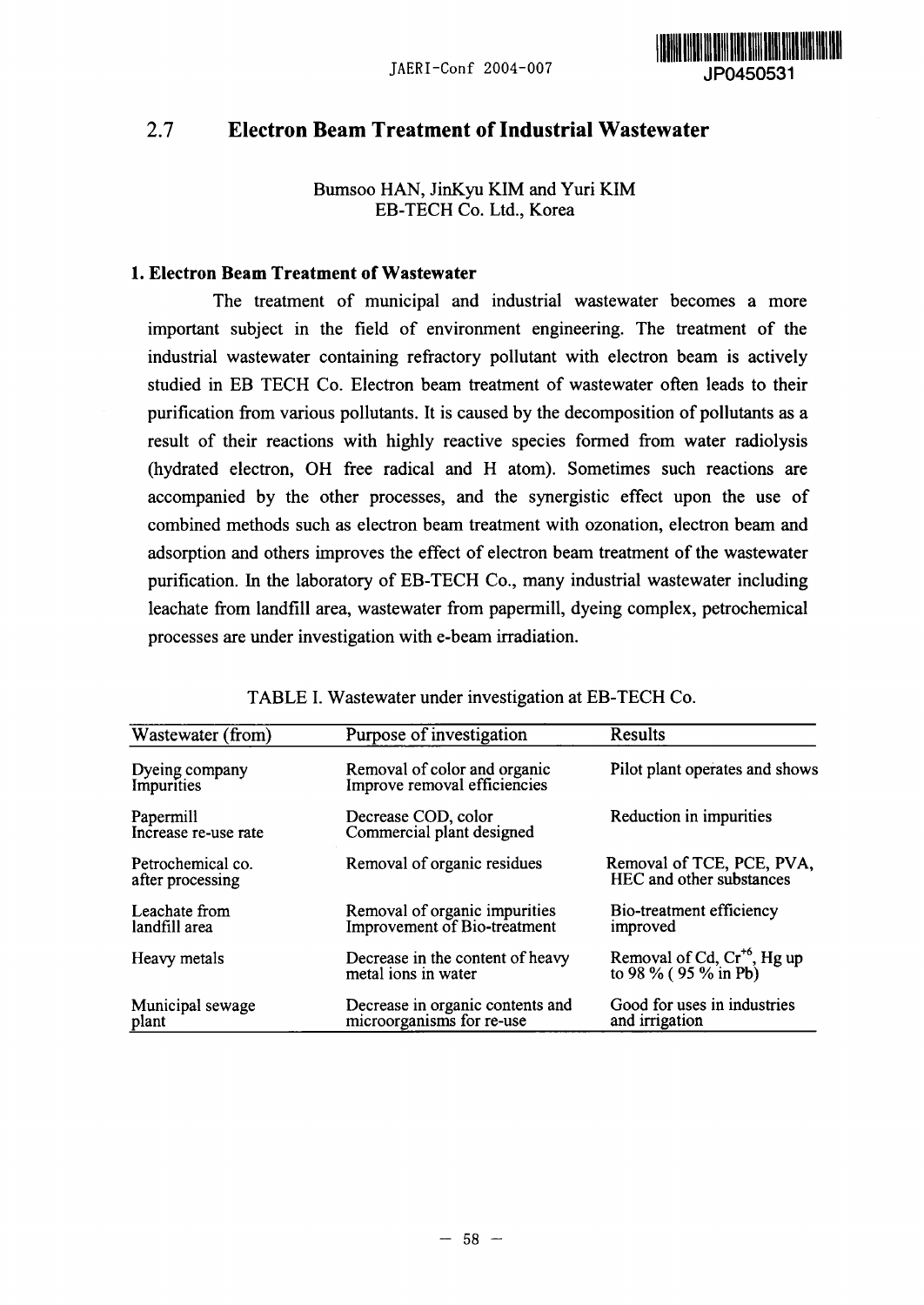### **2. Pilot Scale Test of Wastewater from Papermill**

For the study of treating dyeing wastewater combined with conventional facilities, an electron beam pilot plant for treating  $1,000 \text{ m}^3/\text{day}$  of wastewater from 80,000 m<sup>3</sup>/day of total dyeing wastewater has constructed and operated in Taegu Dyeing Industrial Complex.  $[1,2]$  A commercial plant for re-circulation of wastewater from Papermill Company is also designed for Pan Asia Paper Co. Cheongwon Mill, and after the successful installation, up to 80  $%$  of wastewater could be re-used in paper producing process. [3] The method for the removal of heavy metals from wastewater and other technologies [4,5] are developed with the joint works with Institute of Physical Chemistry (IPC) of Russian Academy of Sciences.

A commercial plant for re-circulation of wastewater with electron beam from Papermill Company is also under planning in Pan Asia Paper Co. Cheongwon Mill and EB TECH Co. Cheongwon Mill is located from 120 km south of Seoul, and consumes  $18,000$  m<sup>3</sup> of water per day. The major products of this company are papers for newsprint (450 t/day) and are mainly made of recycled paper (91 %) and pulps. For the economical point of view, it is preferable to recycle the treated water to production lines, but now used only 20 - 30  $\%$  at total water since the amount of organic impurities after treatment are high and some of them are accumulated during re-circulation.

Purification of wastewater is now performed by 2-stages of chemical and biological treatment facilities. The existing facility for purification of wastewater under consideration consists of the following main stages:

- 1) Primary chemical coagulation  $+$  flocculation;
- 2) Biological treatment by activated sludge with subsequent sedimentation and filtration through sand filter
- 3) Secondary chemical coagulation (with the addition of hypochlorite);

The COD value after the first stage gives rise to decrease in COD value to around 150 ppm. The COD value after the third stage is 45 - 90 ppm. The COD value of finally purified wastewater should be less than 25 ppm.

In order to develop the most efficient method for re-circulation of wastewater, the experiments were conducted with samples in various stages of treatment. In the experiments, electron accelerator of I MeV, 40 kW with the dose rate of 40 kGy/s is used. In order to carry out the experiments, the laboratory unit schematically shown in Fig. I was constructed for irradiation under flow conditions. The initial water is placed in storage vessel, which serves as saturator-equalizer. Air or ozone-air mixture with controlled flow rate up to 40 l/min was fed to the vessel. Wastewater from the vessel is moved with controlled consumption by pump to multi-jet nozzle. Diameter of each jet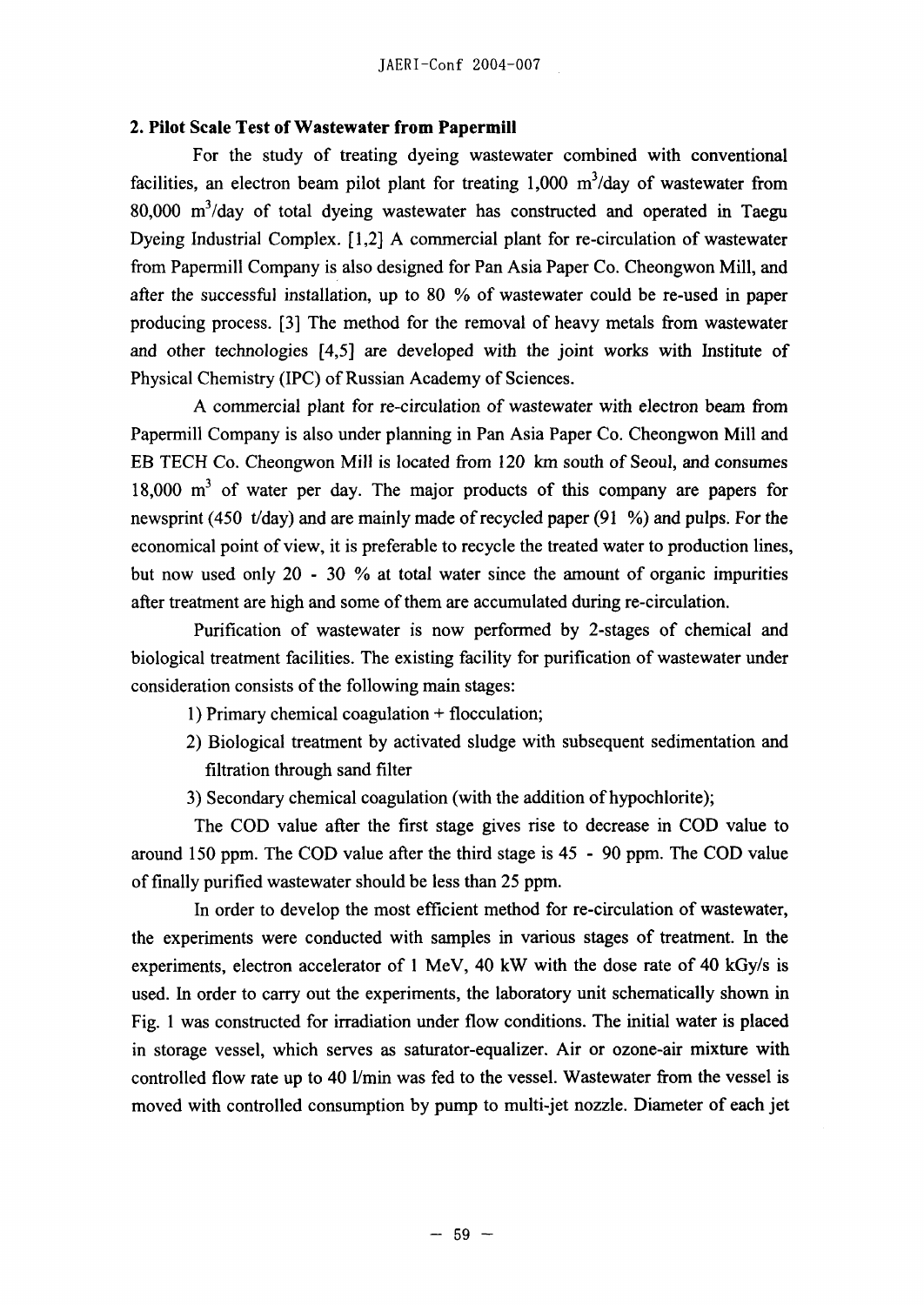was equal to 4 mm; it is equal to the range of I MeV electrons in water. The rate of wastewater moving at the exit of the nozzle was controlled within the range of  $2 - 4$  m/s (it corresponded to the rate of wastewater in the industrial plant under design). The wastewater injected directed in parallel each other in horizontal plane; their flight length was equal to  $\sim$ 1.5 m (at the initial rate 3 m/s). The wastewater injected along horizontal part of their flight was treated by electron beam. Then irradiated wastewater was collected into the special container.



Fig. 1. Laboratory unit used in electron beam treatment experiments.

In order to develop the most efficient combined electron beam method for purification of the wastewater, the experiments were conducted initially with 4 various samples: initial raw wastewater, wastewater after primary coagulation, wastewater after biological treatment and filtration, and finally-purified wastewater. It is shown that the decrease in absorbance is the most for **first** and third samples. Because of it the relative changes in COD,  $BOD_5$ , TOC and absorbance at 235 nm were measured for raw wastewater and wastewater after the second stage of purification as a result of electron beam treatment at various doses and subsequent coagulation  $+$  flocculation. The  $\text{Al}_2(\text{SO}_4)_3$  solution was used as a coagulant. Sometimes the  $\text{Al}_2(\text{SO}_4)_3$  +  $\text{Fe}_2(\text{SO}_4)_3$ solution served as a coagulant; in this case the better results were obtained. This effect is the most at doses  $\leq 3$  kGy. Note that a small increase in BOD<sub>5</sub> value was observed in initial raw wastewater at doses < I kGy.

It was found that the positive influence of electron beam treatment is highest for Wastewater after second stage of purification. The data obtained allowed to conclude that the most advantageous part of existing technological line for using electron beam treatment is after first coagulation  $f$  flocculation and biological treatment. Because of it the treatment of such a partially purified wastewater was studied in detail and under various conditions. The values of  $\text{COD}_{\text{Cr}}$ ,  $\text{COD}_{\text{Mn}}$ , TOC and color were measured. The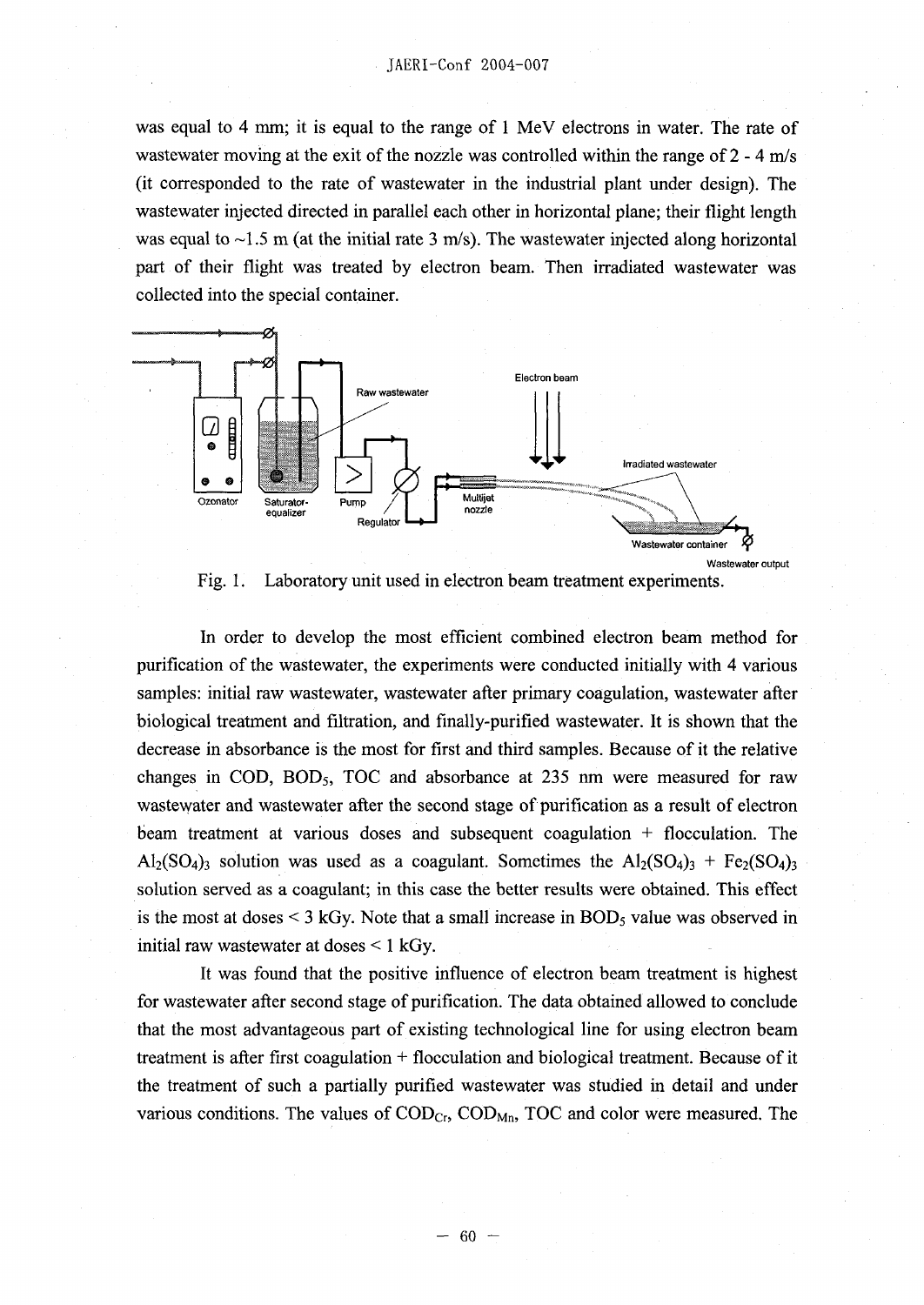results obtained are shown in Fig. 2. In the figures, the following abbreviations were used: LFS - the treatment by  $Fe<sub>2</sub>(SO<sub>4</sub>)<sub>3</sub>$  coagulant and then by polyacrylamide, LAS the treatment by  $\text{Al}_2(\text{SO}_4)$ <sub>3</sub> coagulant and then by polyacrylamide flocculant, LFAS the treatment by mixed  $Fe<sub>2</sub>(SO<sub>4</sub>)<sub>3</sub> + Al<sub>2</sub>(SO<sub>4</sub>)<sub>3</sub>$  (mole ratio 1:1) coagulant and then by polyacryl amide flocculant, Electron beam treatment at maximum dose rate 40 kGy/s, dose 1.3 kGy and rate of water flow 3 m/s. In each figure, solid black line shows the mean value of the respective parameter for the initial wastewater (after primary  $coagulation + flocculation treatment and biological purification).$ 

The decrease in the initial value of the parameter after any treatment is shown by vertical line. The sequence of treatments is given along vertical line. The vertical line is ended by an arrow, which indicates the achieved value of the parameter as a result of the treatment. The best result is irradiation of water after biological treatment combined with coagulation and filtration. Irradiation in this stage, the additional removal of impurities is up to 80 % in TOC (Total Organic Carbon) values.



Fig. 2. Color index of wastewater after various treatments

#### **3. Commercial Plant Construction**

On the base of data obtained by EB-TECH Co. and IPC the suitable doses **in** this case are determined as around  $1 \text{ kGy}$  for the flow rate of  $15,000 \text{ m}^3$  wastewater per day (since the  $3,000 \text{ m}^3$  of wastewater is returned to initial stage with sludge). Therefore, three accelerators with the total power of 300 kW and treatment system are designed for,

- Decreasing the operation cost of wastewater treatment facility
- Improving the removal efficiency of organic impurities below 25 in COD
- Increasing the re-circulation rate up to  $80\%$

Expected construction period includes I I months in civil and installation works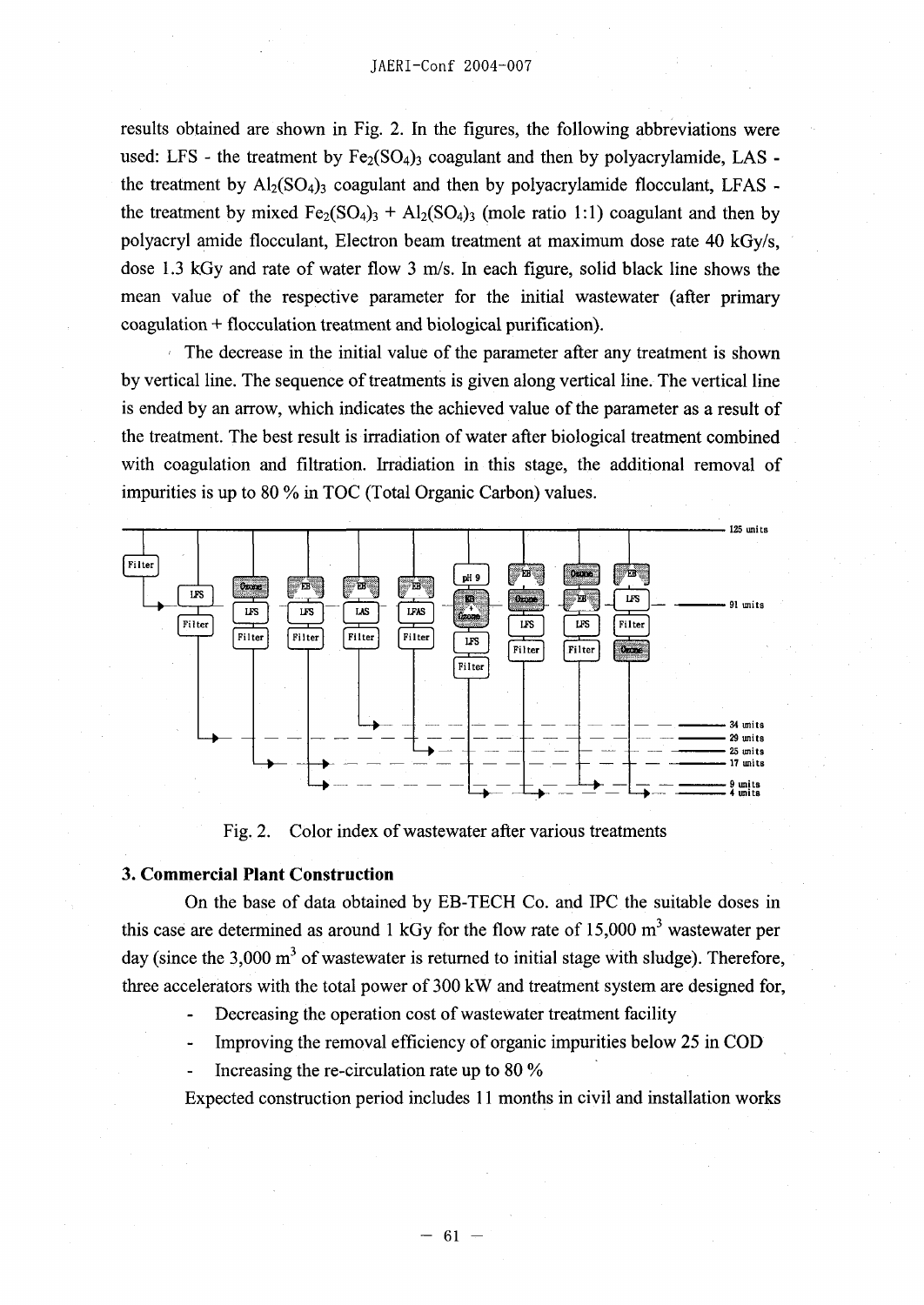**and 3 months for trial operation. After the successful installation of electron beam** treatment facilities, up to 80 % of wastewater could be re-used in paper producing **process (Fig. 3.**



Fig. 3. Process flow of e-beam facility for wastewater from papermill.

#### **4. Pilot plant operation and Commercial plant construction of Dyeing Wastewater**

**Taegu Dyeing Industrial Complex (TDIC) in Korea is composed of more than** hundred factories occupying the area of 600,000 m<sup>2</sup> with 13,000 employees in total. The production of TDIC requires high consumption of water (90,000 m<sup>3</sup>/day), steam, and **electric power, being characterized by large amount of highly colored industrial wastewater.**

**Purification of the wastewater is performed by conventional methods - mixed** Chemical-Biological treatment (Fig. 4), and treats up to  $80,000 \text{ m}^3$  of wastewater per day, extracting thereby up to 730 m<sup>3</sup> of sludge. Rather high cost of purification results **from high contamination of water with various dyes and ultra-dispersed solids.**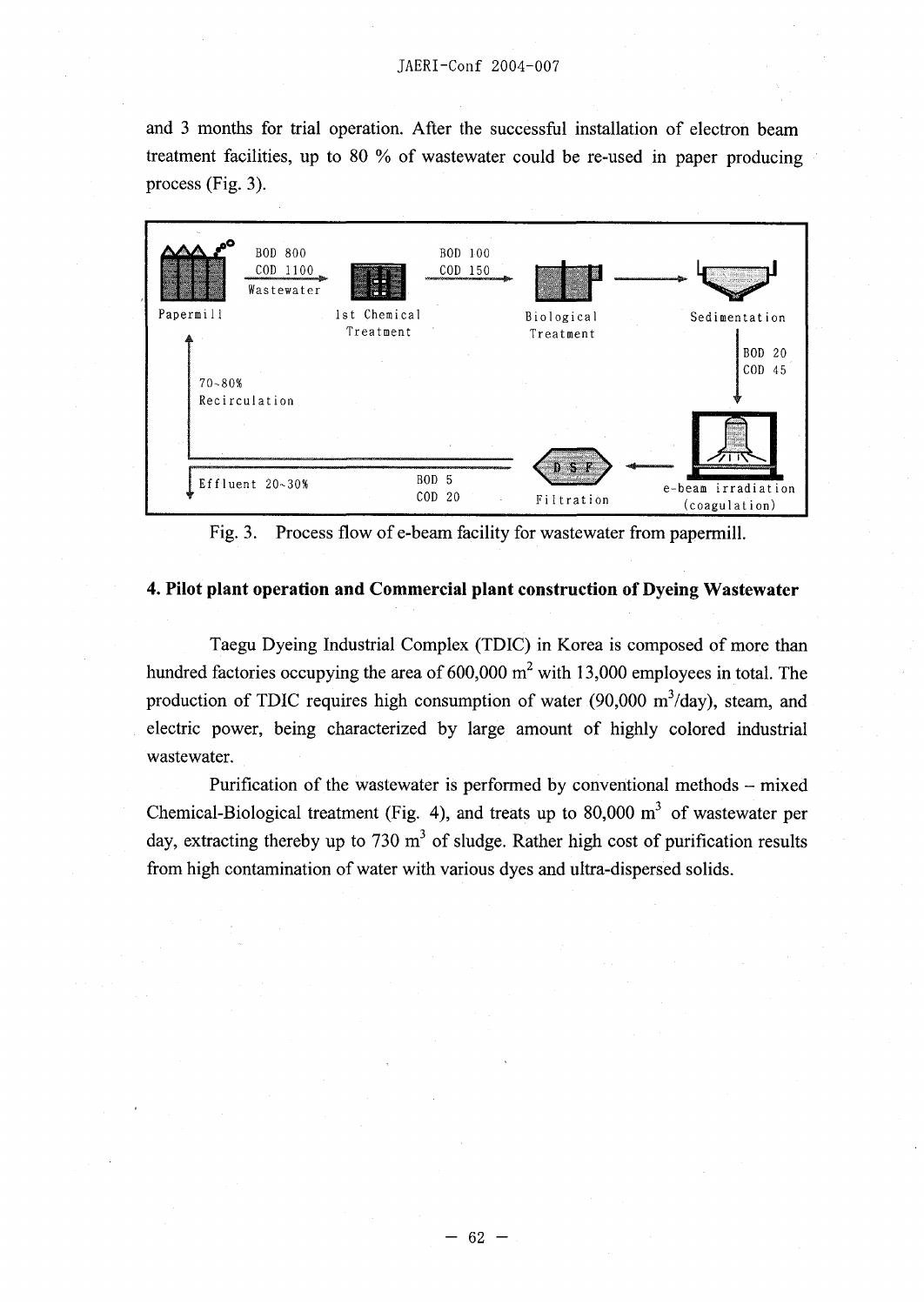

Fig. 4 Existing Wastewater Treatment Facility in TDIC

### **5. Lab-scale Feasibility Study with E-beam**

Because of increase in productivity of factories and increased assortment of dyes and other chemicals, substantial necessity appears in re-equipment of purification facilities by application of efficient methods of wastewater treatment. The existing purification system is close to its limit ability in treatment of incoming wastewater.

The studies have been carried out regarding the possibility of electron beam application for purification of wastewater. The experiments on irradiation of model dye solutions and real wastewater samples (from various stages of current treatment process) have been performed. The results of laboratory investigations of representative sets of samples showed the application of electron beam treatment of wastewater to be perspective for its purification (Fig. 5). The most significant improvements result in decolorizing and destructive oxidation of organic impurities in wastewater. Installation of the radiation treatment on the stage of chemical treatment or immediately before biological treatment may results in appreciable reduction of chemical reagent consumption, in reduction of the treatment time, and in increase in flow rate limit of existing facilities by 30 - 40  $\%$ .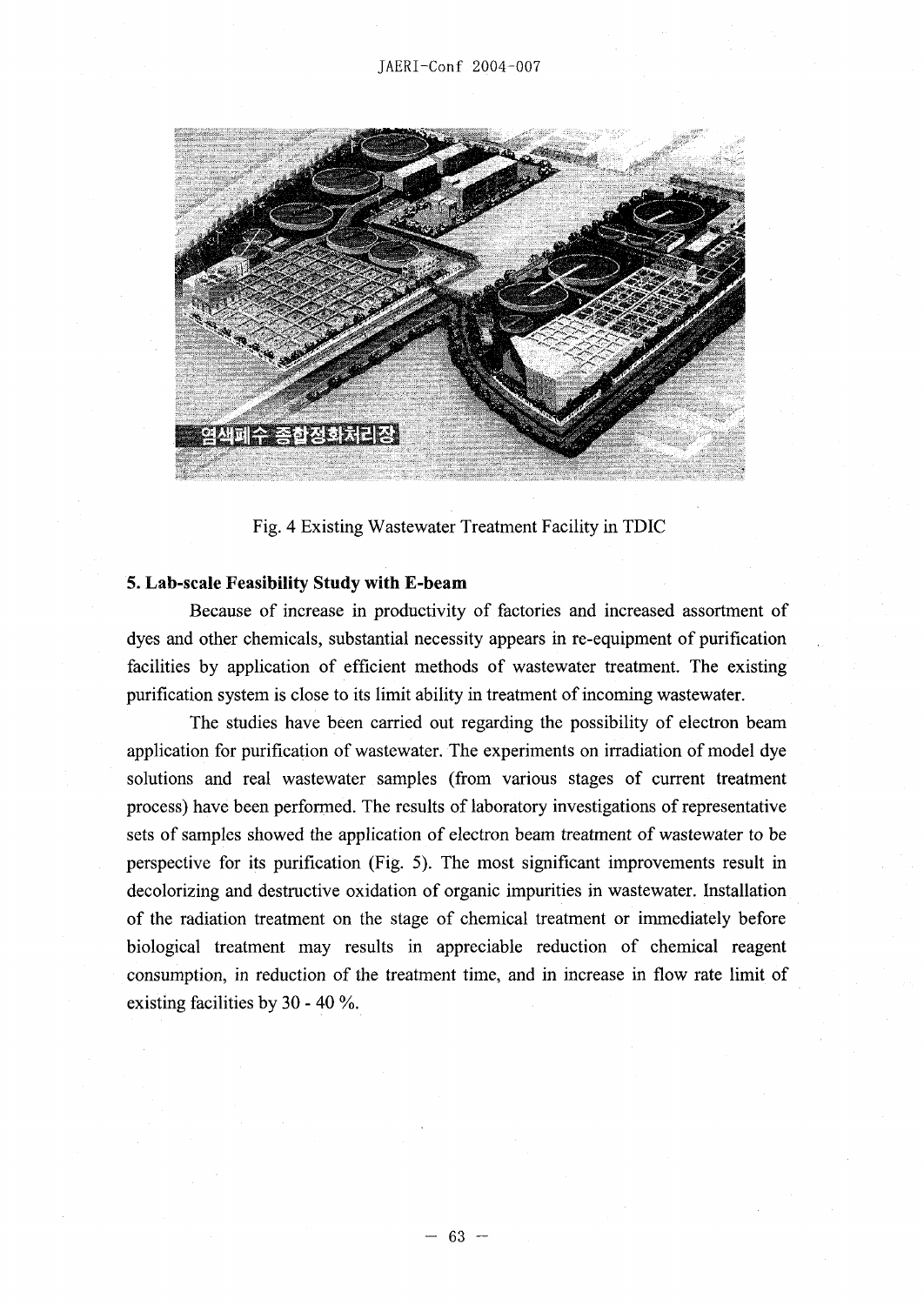

Fig.5. Results of feasibility test

#### **6. Construction and Operation of Pilot Plant**

Being convinced with the feasibility test results, a pilot plant for a large-scale test (flow rate of 1,000  $m<sup>3</sup>$  per day) of wastewater has constructed and is now under operation with the electron accelerator of  $1 \text{ MeV}$ ,  $40 \text{ kW}$  (Fig. 6). The size of extraction window is 1500 mm wide and Titanium foil is used for window material. The accelerator was installed in Feb. 1998 and the technical lines are finished in May. For the uniform irradiation of water, nozzle type injector with the width of 1500 mm was introduced. The wastewater is injected under the e-beam irradiation area through the injector to obtain the adequate penetration depth. The speed of injection could be varied upon the dose and dose rate. Once the wastewater has passed under the irradiation area, then directly moved into the biological treatment system. The Tower Style Biological treatment facility (TSB) that could treat up to  $1,000 \text{ m}^3$  per day has also installed in October 1998. TSB is composed of equalizer, neutralizer, and 6 steps of contact aeration media. Each aeration basins are filled with floating or fixed bio-media to increase the contact area and removal efficiency.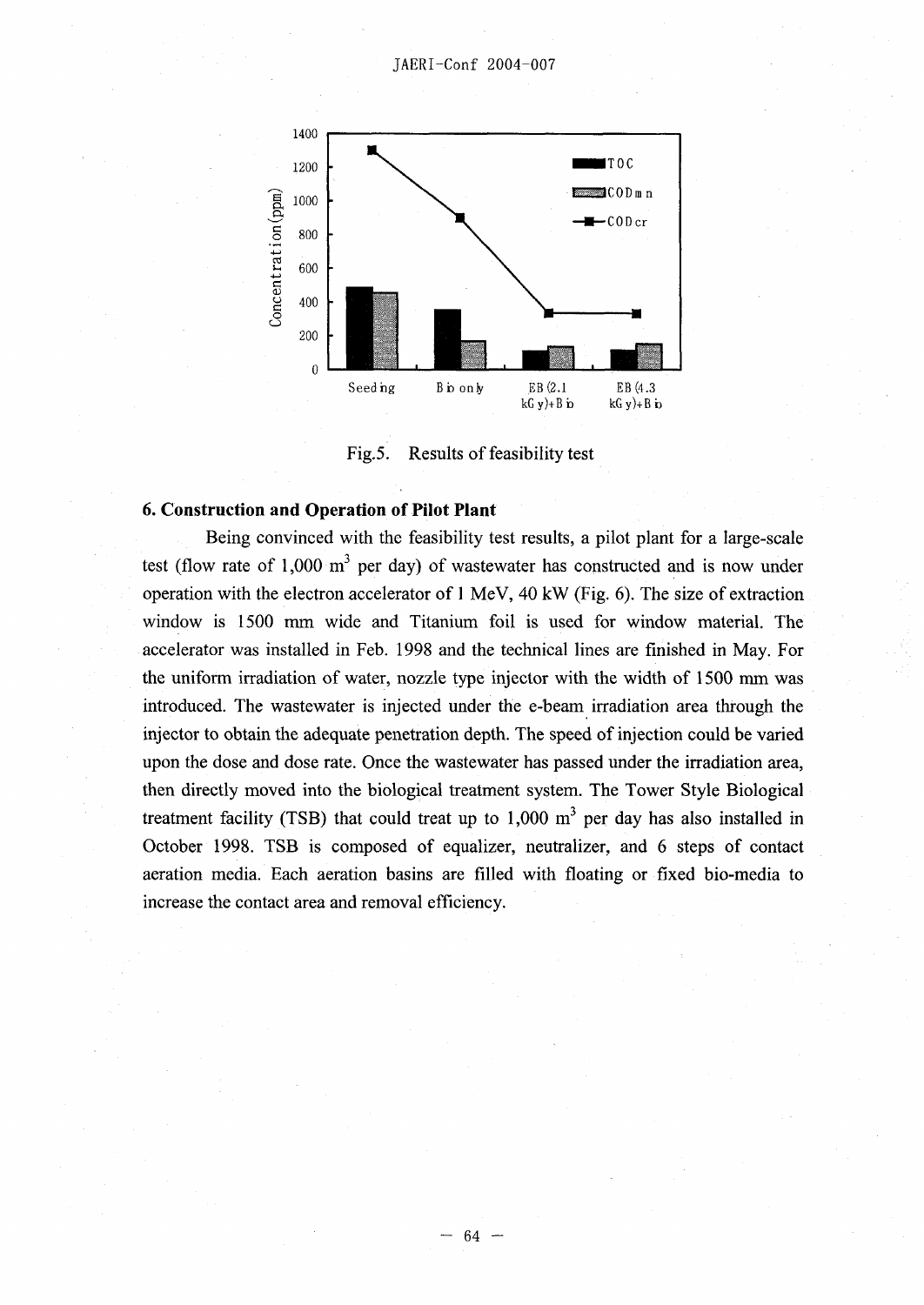





Fig. 7. Electron Accelerator and Wastewater under Injection

### 7. **Operation results of Pilot Plant**

Pilot plant inlet flow is a mixture of two flows: raw wastewater from dyeing process and wastewater from polyester fiber production enriched with Terephthalic acid (TPA) and Ethylene glycol (EG); relative flow rate of the latter being  $6 - 8\%$  of total inlet flow rate. Concentration of terephthalic acid in a pilot plant influent is about  $2.10^{-2}$ mol/1 that is much higher than total concentration of all other dissolved pollutants. This concentration corresponds to electron fraction of TPA about 0.2 % that makes direct action of radiation on TPA (or other pollutant) be negligible when treating the wastewater by electron beam. On the other hand, this concentration is high enough to prevent recombination of radical products of water radiolysis in the bulk of solution, taking into account high rate constants of reactions of both reducing (hydrated electrons, hydrogen atoms) and oxidizing (hydroxyl radicals) particles with tereplithalate anion: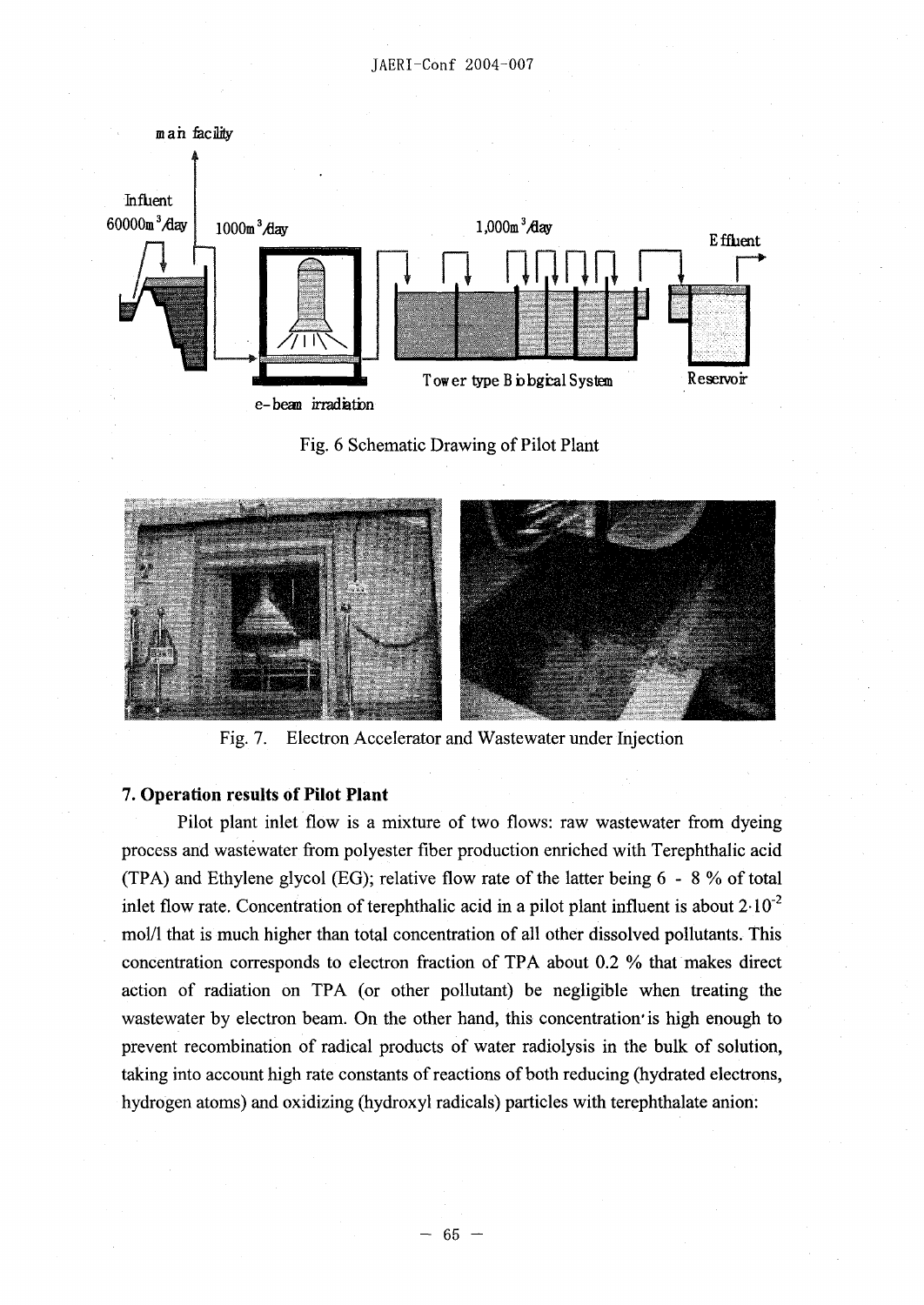|  | $e_{aq}$ + 1,4-C <sub>6</sub> H <sub>4</sub> (COO) <sub>2</sub> $\longrightarrow$ R <sup>1</sup>         |  | $k = 7.3 \times 10^9$ 1 mol <sup>-1</sup> s <sup>-1</sup>     |
|--|----------------------------------------------------------------------------------------------------------|--|---------------------------------------------------------------|
|  | $H + 1,4-C_6H_4(COO')_2 \longrightarrow R^2$                                                             |  | $k \approx 1 \times 10^9$ l mol <sup>-1</sup> s <sup>-1</sup> |
|  | OH + 1,4-C <sub>6</sub> H <sub>4</sub> (COO <sup>-</sup> ) <sub>2</sub> $\longrightarrow$ R <sup>3</sup> |  | $k = 3.3 \times 10^9$ 1 mol <sup>-1</sup> s <sup>-1</sup>     |

Besides, because of high relative concentration of TPA comparing to other polluting compounds, competition between listed reactions and reactions of radical products from water with other compounds appears to be much in favor of the former ones. It follows from above mentioned that the main (if not the only) result of electronbeam treatment of pilot plant influent would be radiolytical transformations of TPA which can improve its removal by biological treatment. Radiolytical transformations of other initially present compounds, if those take place at all, can proceed via radical or molecular products from TPA. Fig. 8 shows that TPA enriched wastewater can be efficiently purified by biological treatment. However, preliminary electron-beam treatment improves the process, resulting in more significant decreasing  $TOC$ ,  $COD_{Cr}$ , and BD5.

As concerns changes in TOC,  $\text{COD}_{\text{Cr}}$  and  $\text{BOD}_5$  during biological treatment, from the data presented in Fig. 8 it follows that preliminary electron-beam treatment make it possible to reduce bio-treatment time twice at the same degree of removal. Coincident results were obtained in a separate set of experiments on the same pilot plant but with reduced wastewater flow rate  $(-130 \frac{1}{\text{day}})$ . In this case inlet flow was divided into two flows: the first one passed only biological treatment while the second one passed electron-beam treatment, then biological treatment with reduced hydraulic retention time (HRT). Averaged for one month's period decrease in TOC values amounted 72 %, for the first flow (48 h HRT biotreatment), and 78 %, for the second flow (I kGy electron-beam treatment followed by 24 h HRT biotreatment).

Usually, increase in biodegradability after radiation treatment of aqueous-organic systems is due to radiolytical conversions of some non-biodegradable compounds. It was observed for the cases of radiation-induced elimination of sulfuric group from isobuthylnaphtalene sulfonates or chlorine from various chlorinated organic compounds. In present pilot plant experiments the improvement of biological treatment of wastewater after preliminary electron-beam treatment was found to be caused by radiolytical transformations of biodegradable compound. Electron-beam treatment of wastewater should not appreciably affect total biodegradability of pollutants if the main pollutant is biodegradable, but can improve biodegradation process at initial stages. In other words, irradiation at comparatively low doses (several Grays) for this case does not change total amount of biodegradable substance characterized by  $BOD<sub>5</sub>$  but convert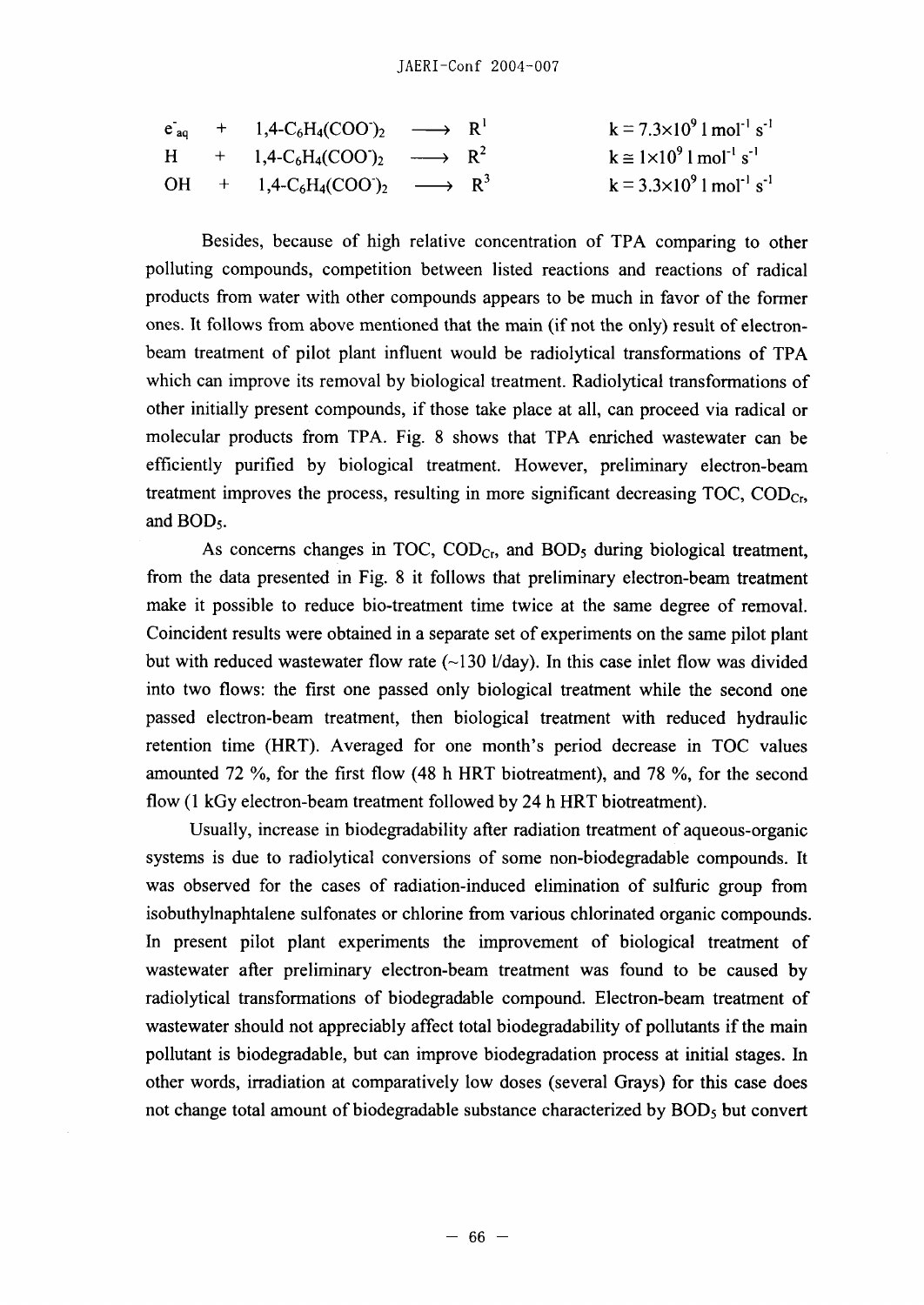part of it into easier digestible form. This is confirmed, also, by the data presented in Fig. 11 where one can see that decrease in TOC,  $\text{COD}_{\text{Cr}}$ , and  $\text{BOD}_5$  during biological treatment is close to linear one for non-irradiated wastewater, while for electron beam treated wastewater the decrease is faster at the beginning of biological treatment and decelerates during the process. [1]





- I without EB treatment;
- 2- after EB treatment (dose 2 kGy).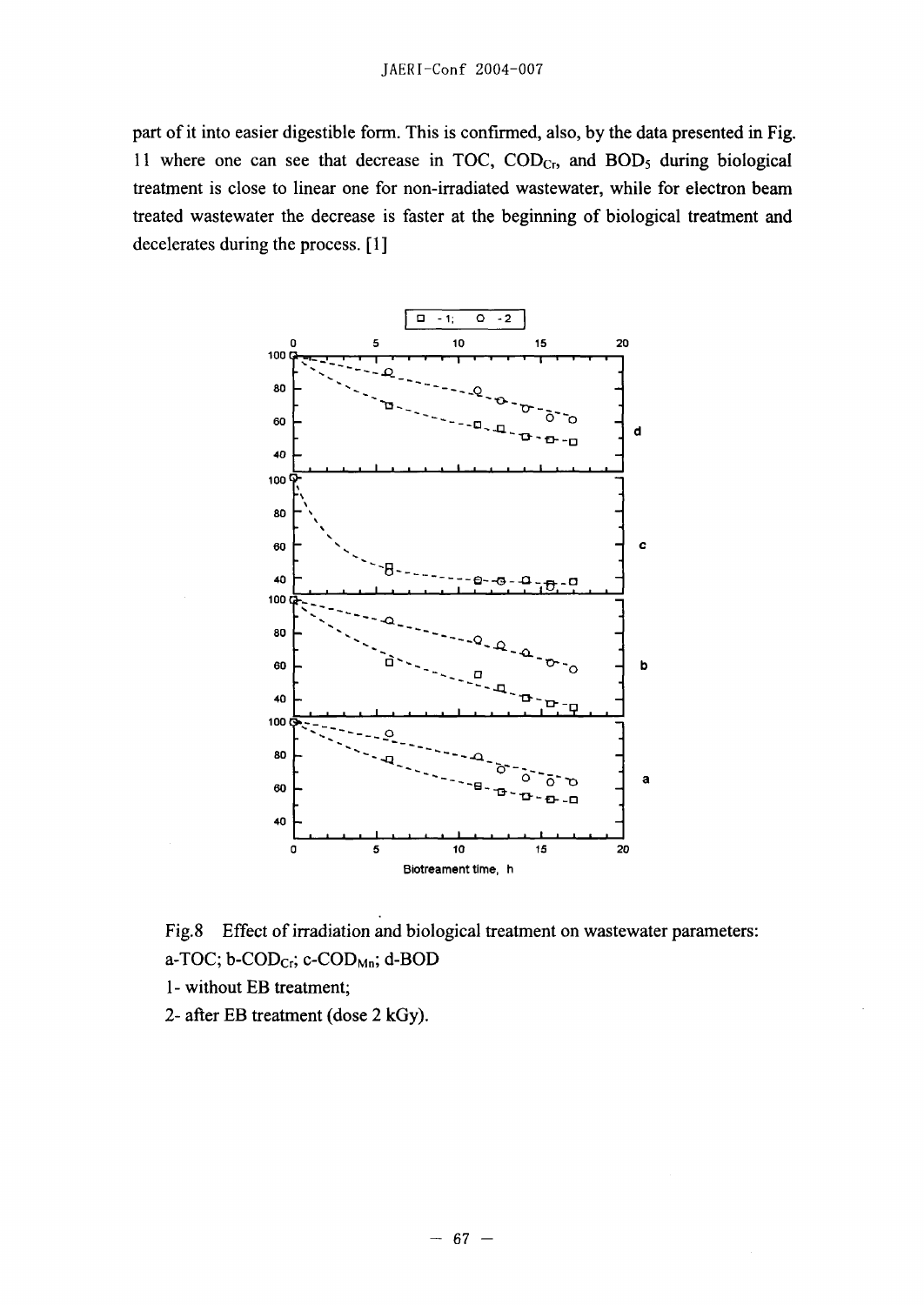Plan for Commercial Plant Construction

On the economical evaluation of electron beam treatment facilities, Commercial plant for Dyeing wastewater is under consideration in TDIC and SHI for,

- Decreasing the amount of chemical reagent up to 50 *%*
- Improving the removal efficiency of harmful organic impurities by 30 %
- Decreasing the retention time in Bio-treatment facility

The characteristics of commercial plant are with the maximum flow rate of  $10,000$  m<sup>3</sup>/day using one 1 MeV, 400 kW accelerator, and combined with existing Biotreatment facility in TDIC. Expected construction schedule is shown in below,

| Mionth                   |  | 2 | 3 |  | 6 | 8 | -10 | 12 | 13 | 14 | 15 | 16 | 17 | Rem arks        |
|--------------------------|--|---|---|--|---|---|-----|----|----|----|----|----|----|-----------------|
| Basic Design of Plant    |  |   |   |  |   |   |     |    |    |    |    |    |    | $_{\rm I\!P}$ C |
| Detail Design of Plant   |  |   |   |  |   |   |     |    |    |    |    |    |    |                 |
| Shield Room Construction |  |   |   |  |   |   |     |    |    |    |    |    |    |                 |
| Accelerator Installation |  |   |   |  |   |   |     |    |    |    |    |    |    | <b>BNP</b>      |
| Piping and Equipment     |  |   |   |  |   |   |     |    |    |    |    |    |    | DYETEC          |
| Tral Operation           |  |   |   |  |   |   |     |    |    |    |    |    |    |                 |

## **8. Summary**

**-.** For industrial wastewater with low impurity levels such as contaminated ground water, cleaning water and etc., purification only with electron beam is possible, but it should be managed carefully with reducing required irradiation doses as low as possible. Also for industrial wastewater with high impurity levels such as dyeing wastewater, leachate and etc., purification only with electron beam requires high amount of doses and far beyond economies.

-. Electron beam treatment combined with conventional purification methods such as coagulation, biological treatment, etc. is suitable for reduction of non-biodegradable impurities in wastewater and will extend the application area of electron beam.

-. A pilot plant with electron beam for treating  $1,000 \text{ m}^3/\text{day}$  of wastewater from dyeing industries has constructed and operated continuously since Oct 1998. Electron beam irradiation instead of chemical treatment shows much improvement in removing impurities and increases the efficiency of biological treatment. Actual plant is under consideration based upon the experimental results.

## **References**

**1.** B.HAN, et al., "Combined electron-beam and biological treatment of dyeing complex wastewater. Pilot plant experiments", Radiat. Phys. Chem., Vol. 64, pp. 53-59, 2002